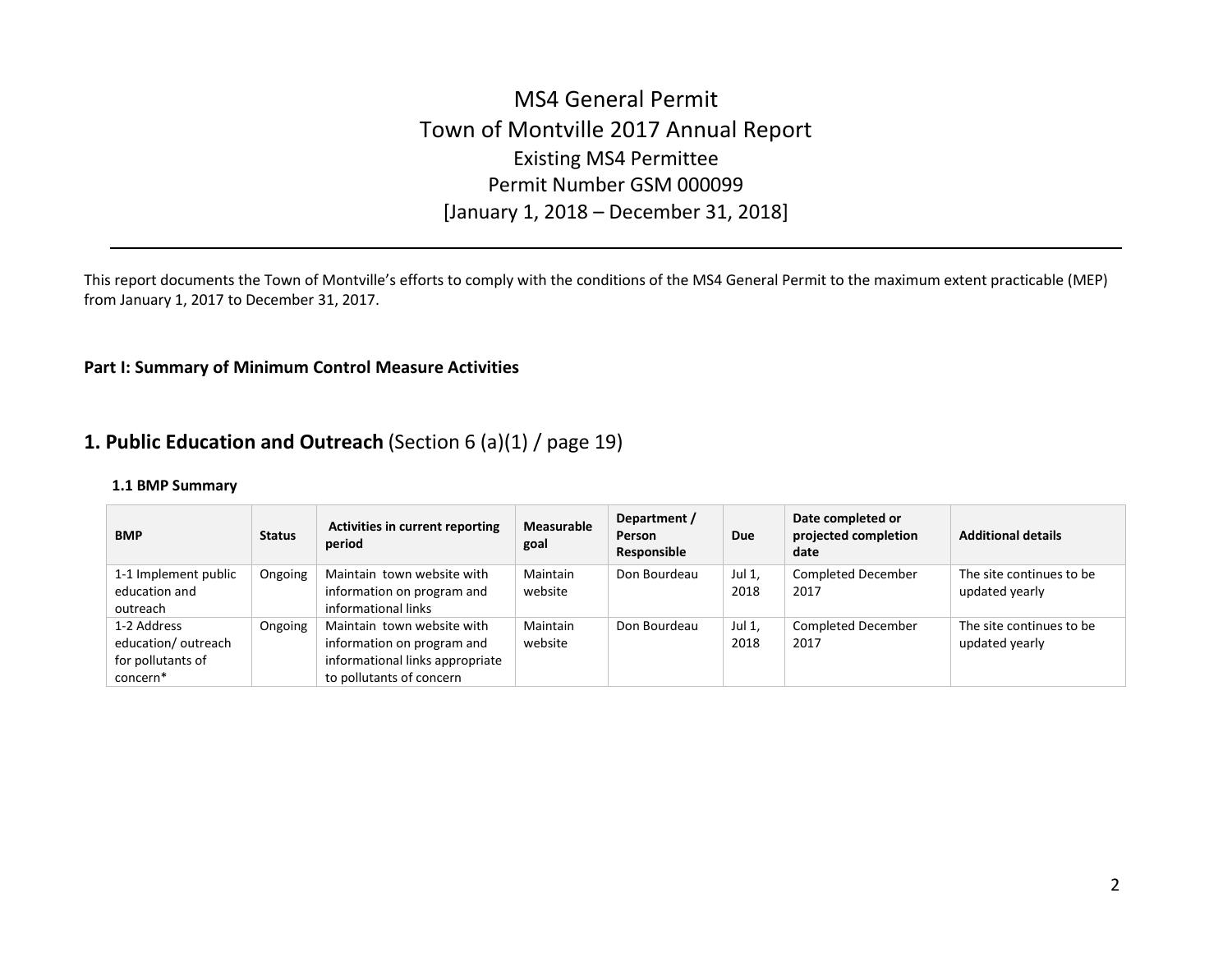### **1.2 Describe any Public Education and Outreach activities planned for the next year, if applicable.**

Public Education and Outreach will continue to be offered via the Town's website.

## **1.3 Details of activities implemented to educate the community on stormwater**

| <b>Program Element/Activity</b> | Audience (and number<br>of people reached) | Topic(s) covered | <b>Pollutant of Concern</b><br>addressed (if applicable) | Responsible dept. or partner org. |
|---------------------------------|--------------------------------------------|------------------|----------------------------------------------------------|-----------------------------------|
|                                 |                                            |                  |                                                          | Public Works/CLA Engineers        |
|                                 |                                            |                  |                                                          |                                   |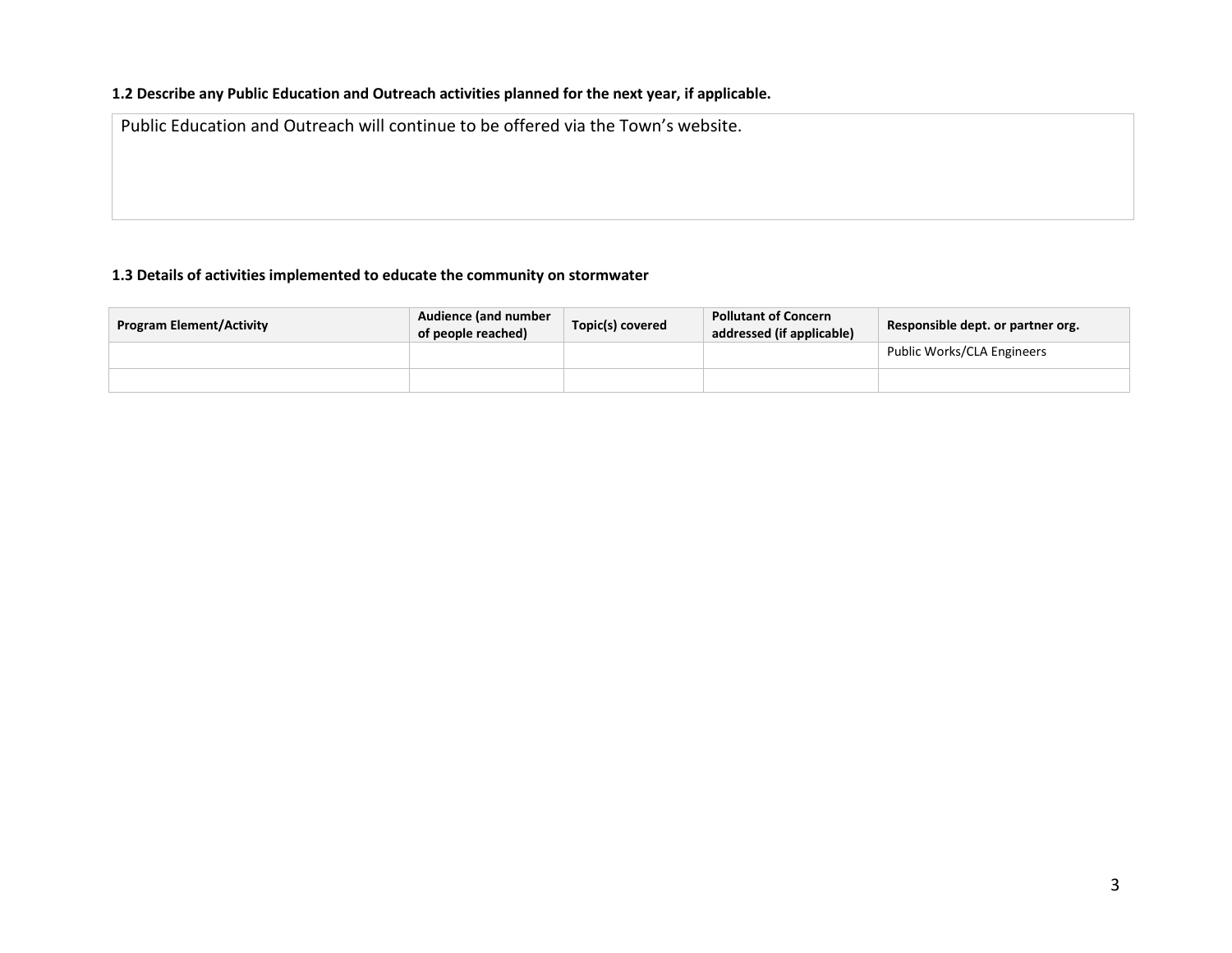## **2. Public Involvement/Participation** (Section 6(a)(2) / page 21)

#### **2.1 BMP Summary**

| <b>BMP</b>                                                                          | <b>Status</b>  | <b>Activities in current</b><br>reporting period                                                   | <b>Measurable</b><br>goal                                                       | Department /<br>Person<br>Responsible | <b>Due</b>      | Date completed or<br>projected<br>completion date | <b>Additional details</b> |
|-------------------------------------------------------------------------------------|----------------|----------------------------------------------------------------------------------------------------|---------------------------------------------------------------------------------|---------------------------------------|-----------------|---------------------------------------------------|---------------------------|
| 2-1 Comply with public notice<br>requirements for the<br>Stormwater Management Plan | In<br>progress | Storm water<br>Management Plan and<br>sample results posted<br>on website and filed<br>with CTDEEP | Storm water<br>Management<br>Plan and<br>sample results<br>posted on<br>website | Don Bourdeau                          | Apr 3,<br>2017  | May, 2017                                         |                           |
| 2-2 Comply with public notice<br>requirements for Annual<br>Reports                 | In<br>progress | Annual Report Posted                                                                               | Annual Report<br>Posted                                                         | Don Bourdeau                          | Feb 15,<br>2018 | May, 2018                                         |                           |

#### **2.2 Describe any Public Involvement/Participation activities planned for the next year, if applicable.**

No events are planned

## **2.3 Public Involvement/Participation reporting metrics**

| <b>Metrics</b>                                                     | Implemented | Date    | Posted                                                            |
|--------------------------------------------------------------------|-------------|---------|-------------------------------------------------------------------|
| Availability of the Stormwater Management Plan announced to public |             | Ongoing | https://www.town<br>ofmontville.org/Co<br>ntent/Public Work<br>S, |
| Availability of Annual Report announced to public                  |             | Ongoing | https://www.town<br>ofmontville.org/Co<br>ntent/Public Work<br>S/ |

## **3. Illicit Discharge Detection and Elimination** (Section 6(*a*)(3) and Appendix B / page 22)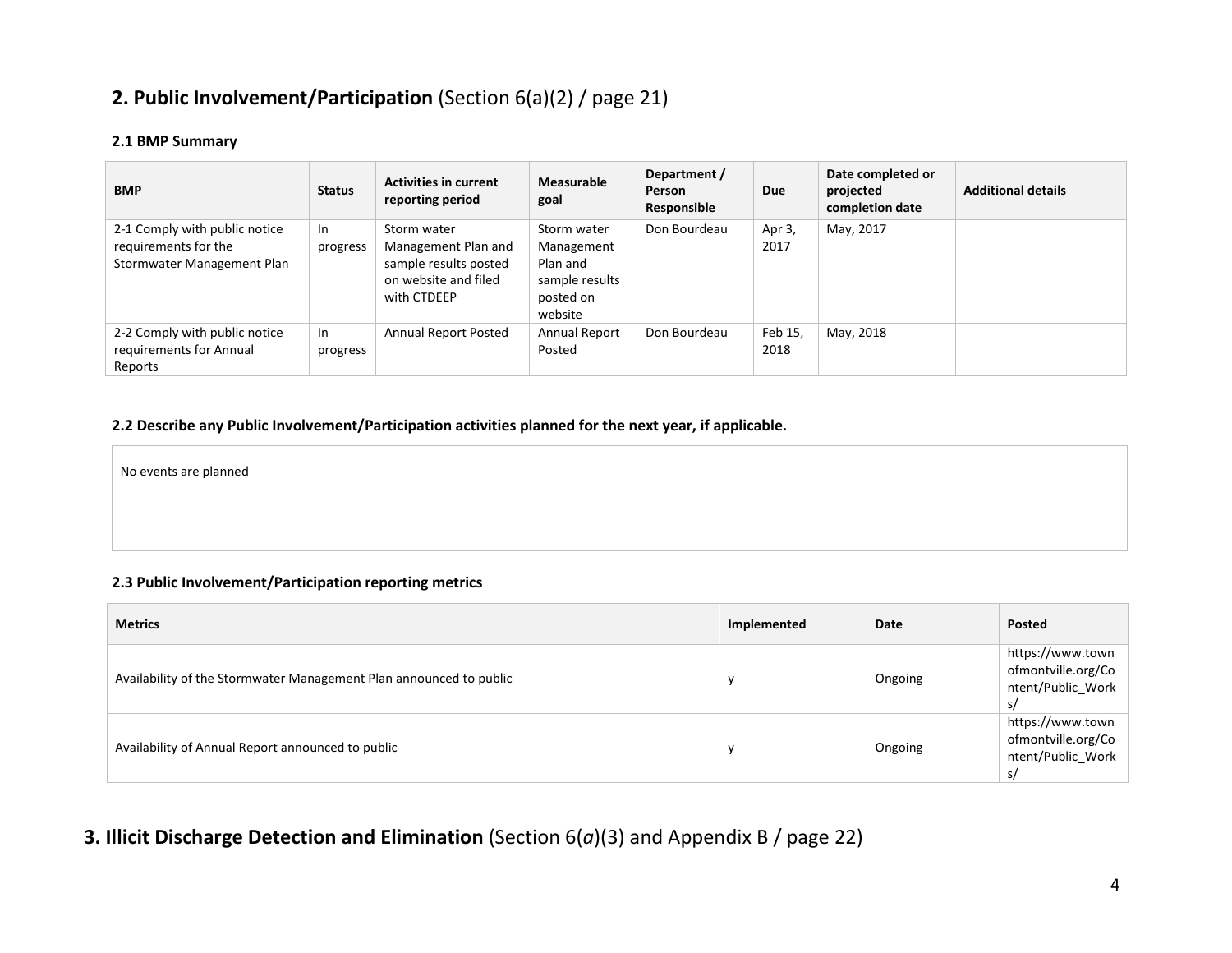### **3.1 BMP Summary**

| <b>BMP</b>                                                                       | <b>Status</b>                   | <b>Activities in current</b><br>reporting period                                | Measurable<br>goal                                                 | Department /<br>Person<br>Responsible | <b>Due</b>              | Date completed or<br>projected<br>completion date               | <b>Additional details</b> |
|----------------------------------------------------------------------------------|---------------------------------|---------------------------------------------------------------------------------|--------------------------------------------------------------------|---------------------------------------|-------------------------|-----------------------------------------------------------------|---------------------------|
| 3-1 Develop written IDDE<br>program                                              | In<br>progress                  | Town has draft written<br>IDDE program using<br>the CT IDDE program<br>template | Develop<br>written plan of<br><b>IDDE</b> program                  | Don Bourdeau                          | Jul 1,<br>2018          | Anticipate<br>completing by the<br>deadline of July 1,<br>2018. |                           |
| 3-2 Develop list and maps of all<br>MS4 stormwater outfalls in<br>priority areas | Done                            | Town has GIS layer of<br>MS4 stormwater<br>outfalls in priority<br>areas        | GIS layer of<br>MS4<br>stormwater<br>outfalls in<br>priority areas | Don Bourdeau                          | Jul 1,<br>2019          | <b>Draft Completed</b><br>December of 2017                      |                           |
| 3-3 Implement citizen reporting<br>program                                       | Done<br>under<br>2004<br>permit | Currently undergoing<br>revisions                                               | GIS layer of<br>reports                                            | Don Bourdeau                          | Jul 1,<br>2017          | Anticipate<br>completing revisions<br>by October 2018.          |                           |
| 3-4 Establish legal authority to<br>prohibit illicit discharges                  | Done                            | Currently undergoing<br>revisions                                               | Revised<br>ordinance<br>prepared by<br>town staff                  | Don Bourdeau                          | Jul 1,<br>2018          | Anticipate<br>completing revisions<br>by October 2018.          |                           |
| 3-5 Develop record keeping<br>system for IDDE tracking                           | In<br>Progress                  | GIS layer under<br>development                                                  | Develop GIS<br>layer                                               | Don Bourdeau                          | Jul 1,<br>2017          | Jul 1, 2017                                                     |                           |
| 3-6 Address IDDE in areas with<br>pollutants of concern                          | Not<br>Started                  | Began investigation of<br>outfalls                                              | Investigate<br>outfalls with<br>IDDE, build GIS<br>layer           | Don Bourdeau                          | <b>Not</b><br>specified | Ongoing through<br>term of permit                               |                           |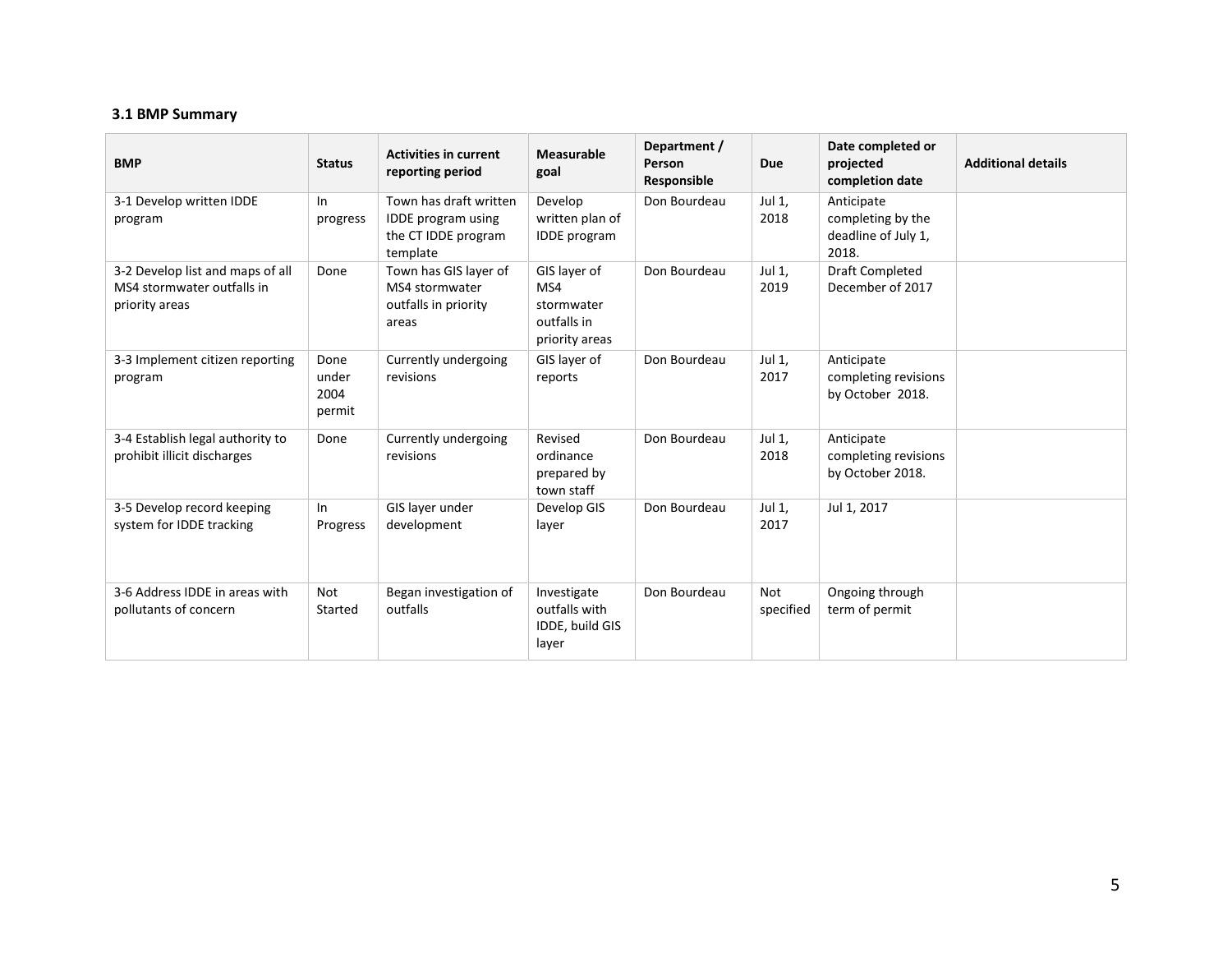#### **3.2 Describe any IDDE activities planned for the next year, if applicable.**

The written program will be posted to the Dept of Public works webpage and a link listed in next year's Annual Report; will update the written IDDE program as needed throughout the permit term.

Develop and maintain master IDDE tracking GIS layer ensure all employees involved in IDDE program understand the logging process

#### **3.3 List of citizen reports of suspected illicit discharges received during this reporting period.**

| Date of Report | Location / suspected source | Response taken |
|----------------|-----------------------------|----------------|
|                |                             |                |
|                |                             |                |
|                |                             |                |

#### **3.4 Provide a record of illicit discharges occurring during the reporting period and SSOs occurring July 2012 through end of reporting period using the following table.**

| Location              | Date and    | Discharge to  | <b>Estimated</b> | Known or        | Corrective measures planned and completed (include | Sampling data   |
|-----------------------|-------------|---------------|------------------|-----------------|----------------------------------------------------|-----------------|
| (Lat long/ street     | duration of | MS4 or        | volume           | suspected cause | dates)                                             | (if applicable) |
| crossing /address and | occurrence  | surface water | discharged       | / Responsible   |                                                    |                 |
| receiving water)      |             |               |                  | party           |                                                    |                 |
|                       |             |               |                  |                 |                                                    |                 |
|                       |             |               |                  |                 |                                                    |                 |
|                       |             |               |                  |                 |                                                    |                 |
|                       |             |               |                  |                 |                                                    |                 |
|                       |             |               |                  |                 |                                                    |                 |

**3.5 Briefly describe the method used to track illicit discharge reports, responses to those reports, and who was responsible for tracking this information.**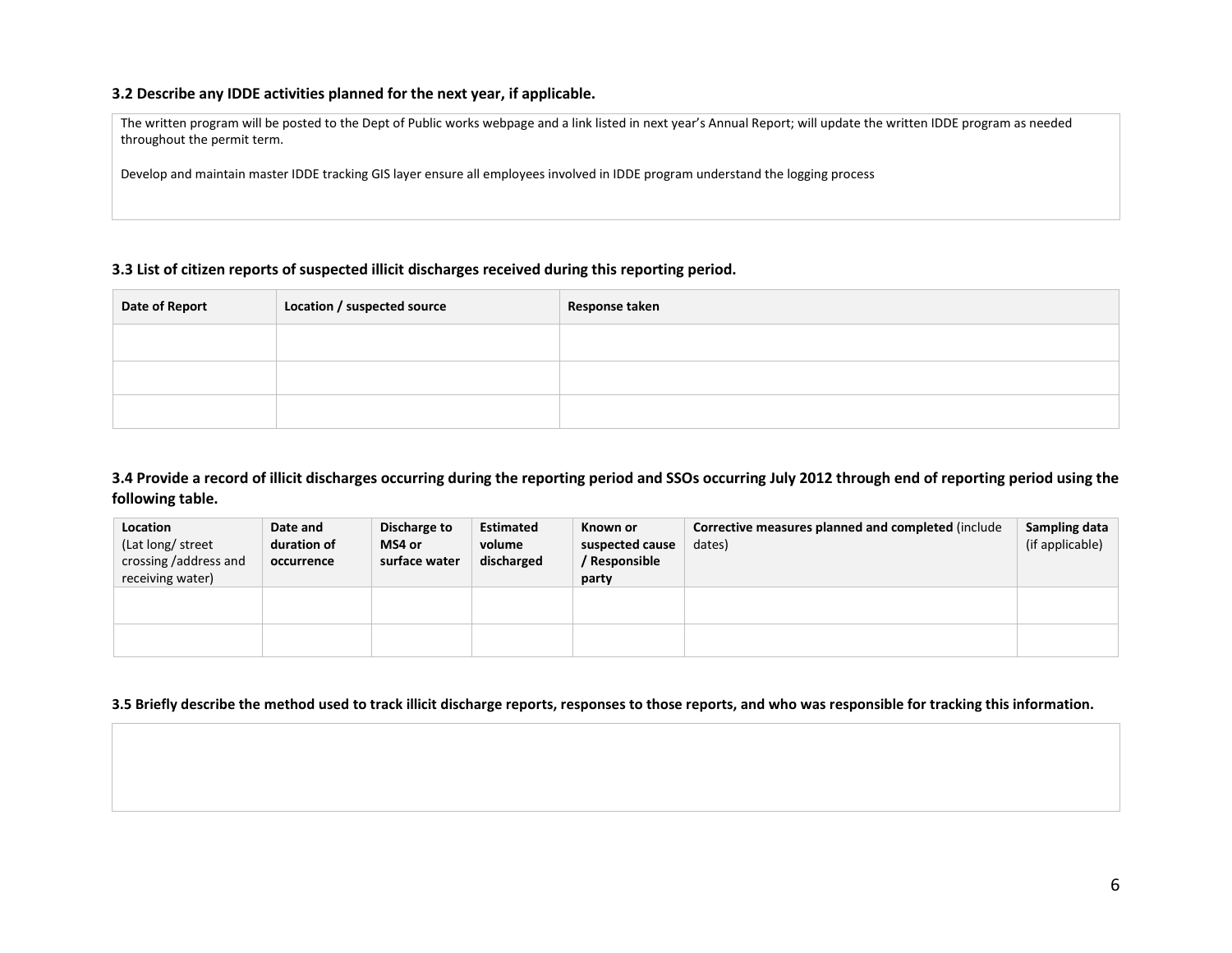#### **3.6 Provide a summary of actions taken to address septic failures using the table below.**

| Location and nature of structure with failing septic<br>systems | Actions taken to respond to and address the failures | Impacted waterbody or watershed, if known |
|-----------------------------------------------------------------|------------------------------------------------------|-------------------------------------------|
|                                                                 |                                                      |                                           |
|                                                                 |                                                      |                                           |
|                                                                 |                                                      |                                           |

#### **3.7 IDDE reporting metrics**

| <b>Metrics</b>                                                       |                        |
|----------------------------------------------------------------------|------------------------|
| Estimated or actual number of MS4 outfalls                           | 600 (est)              |
| Estimated or actual number of interconnections                       | None known,<br>ongoing |
| Outfall mapping complete                                             | 100%                   |
| Interconnection mapping complete                                     | None known,<br>ongoing |
| System-wide mapping complete (detailed MS4 infrastructure)           | 33%                    |
| Outfall assessment and priority ranking                              | 50%                    |
| Dry weather screening of all High and Low priority outfalls complete | 5%                     |
| Catchment investigations complete                                    | 5%                     |
| Estimated percentage of MS4 catchment area investigated              | 5%                     |

## **3.8 Briefly describe the IDDE training for employees involved in carrying out IDDE tasks including what type of training is provided and how often is it given** (minimum once per year).

The training program is currently being prepared and will be implemented in 2018 and continue annually.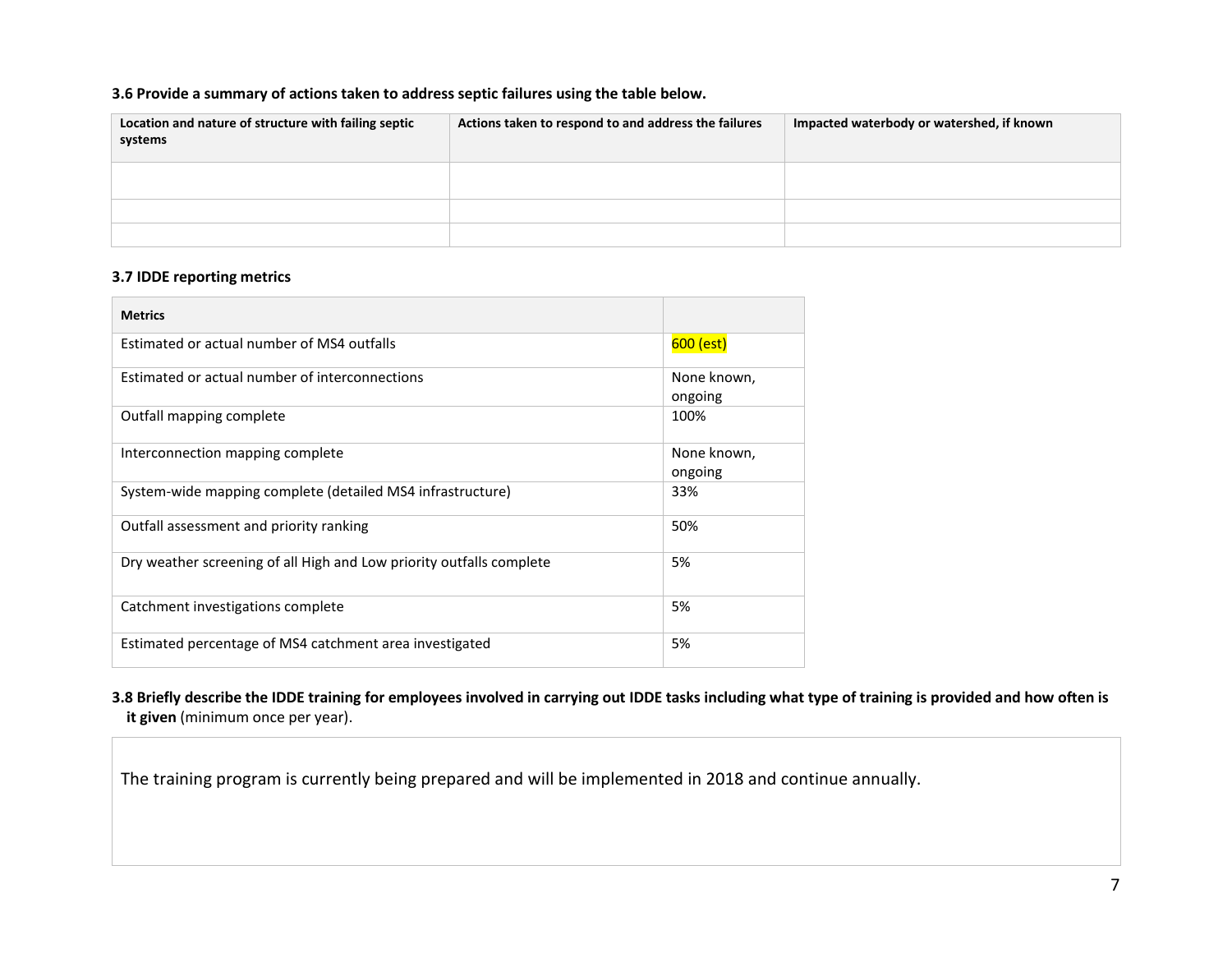# **4. Construction Site Runoff Control** (Section 6(a)(4) / page 25)

## **4.1 BMP Summary**

| <b>BMP</b>                                                                                                                               | <b>Status</b>                   | <b>Activities in current</b><br>reporting period                 | Measurable<br>goal                           | Department /<br>Person<br>Responsible | Due            | Date completed or<br>projected<br>completion date | <b>Additional details</b> |
|------------------------------------------------------------------------------------------------------------------------------------------|---------------------------------|------------------------------------------------------------------|----------------------------------------------|---------------------------------------|----------------|---------------------------------------------------|---------------------------|
| 4-1 Implement, upgrade, and<br>enforce land use regulations or<br>other legal authority to meet<br>requirements of MS4 general<br>permit | In Progress                     | Review of<br>template/draft regs                                 | Publish and<br>Implement regs                | Don Bourdeau<br>and planning<br>staff | Jul 1,<br>2019 | July, 2019                                        |                           |
| 4-2 Develop/Implement plan for<br>interdepartmental coordination<br>in site plan review and approval                                     | Done<br>under<br>2004<br>permit | The town planning<br>IW and PW staff<br>currently perform        | Maintain paper<br>files recording<br>actions | Don Bourdeau<br>and planning<br>staff | Jul 1,<br>2017 | Ongoing                                           |                           |
| 4-3 Review site plans for<br>stormwater quality concerns                                                                                 | Done<br>under<br>2004<br>permit | The town planning<br><b>IW and PW staff</b><br>currently perform | Maintain paper<br>files recording<br>actions | Don Bourdeau<br>and planning<br>staff | Jul 1,<br>2017 | Ongoing                                           |                           |
| 4-4 Conduct site inspections                                                                                                             | Done<br>under<br>2004<br>permit | The town planning<br>IW and PW staff<br>currently perform        | Maintain paper<br>files recording<br>actions | Don Bourdeau<br>and planning<br>staff | Jul 1,<br>2017 | Ongoing                                           |                           |
| 4-5 Implement procedure to<br>allow public comment on site<br>development                                                                | Done<br>under<br>2004<br>permit | The town regulations<br>currently allow                          | Maintain paper<br>files recording<br>actions | Don Bourdeau<br>and planning<br>staff | Jul 1,<br>2017 | Ongoing                                           |                           |
| 4-6 Implement procedure to<br>notify developers about DEEP<br>construction stormwater permit                                             | Done<br>under<br>2004<br>permit | The town planning<br>IW and PW staff<br>currently perform        | Maintain paper<br>files recording<br>actions | Don Bourdeau<br>and planning<br>staff | Jul 1,<br>2017 | Ongoing                                           |                           |

## **4.2 Describe any Construction Site Runoff Control activities planned for the next year, if applicable.**

NA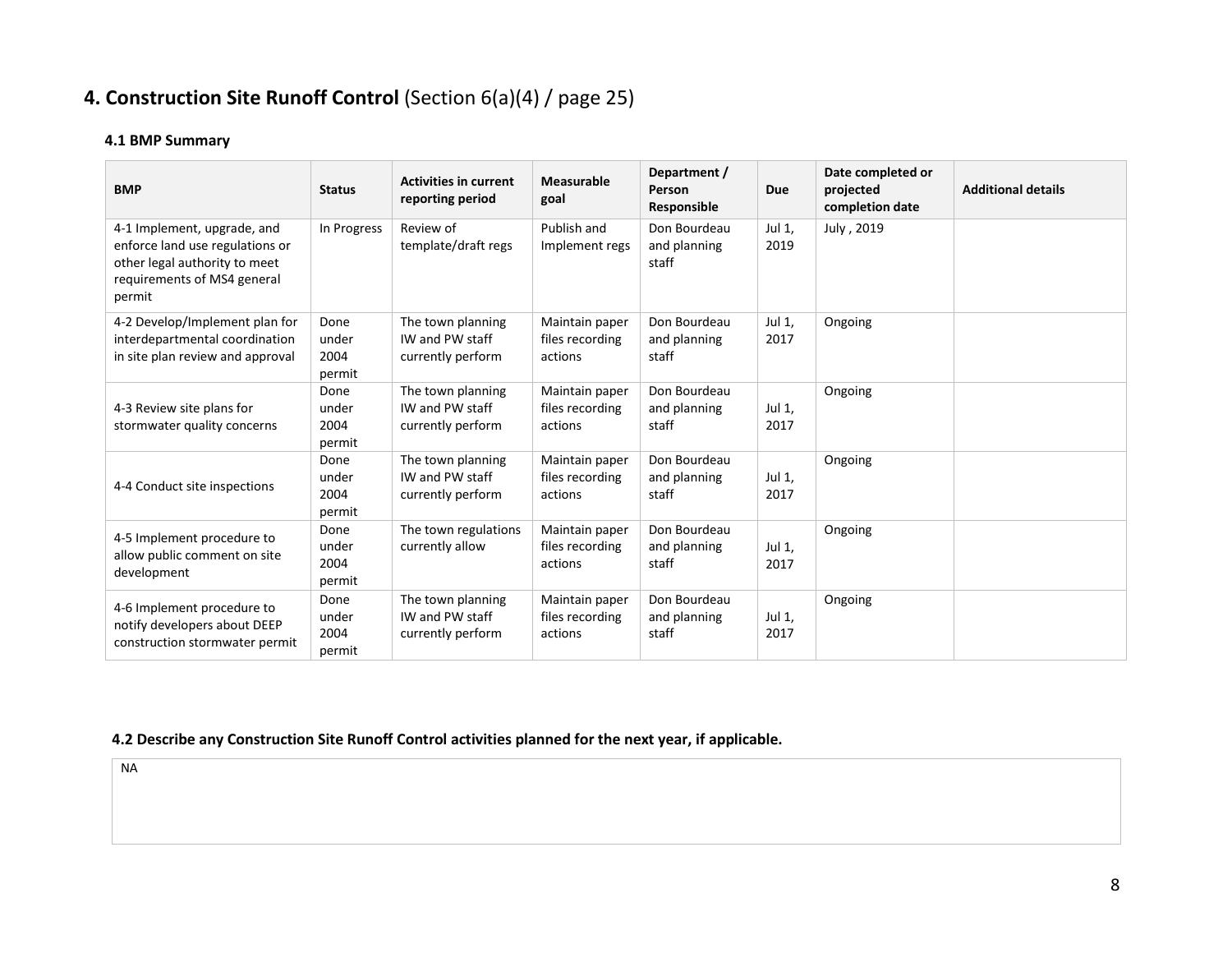## **5. Post-construction Stormwater Management** (Section 6(*a*)(5) / page 27)

## **5.1 BMP Summary**

| <b>BMP</b>                                                                                                                             | <b>Status</b>     | <b>Activities in current</b><br>reporting period | <b>Measurable</b><br>goal               | Department /<br>Person<br>Responsible | <b>Due</b>       | Date completed or<br>projected<br>completion date | <b>Additional details</b> |
|----------------------------------------------------------------------------------------------------------------------------------------|-------------------|--------------------------------------------------|-----------------------------------------|---------------------------------------|------------------|---------------------------------------------------|---------------------------|
| 5-1 Establish and/or update<br>legal authority and guidelines<br>regarding LID and runoff<br>reduction in site development<br>planning | $\ln$<br>progress | Regulations under<br>development                 | Written legal<br>authority in<br>place. | Don Bourdeau<br>and planning<br>staff | Jul 1,<br>2021   | Jul 1, 2021                                       |                           |
| 5-2 Enforce LID/runoff reduction<br>requirements for development<br>and redevelopment projects                                         | $\ln$<br>progress | Regulations under<br>development                 | Written<br>regulations in<br>place      | Don Bourdeau<br>and planning<br>staff | Jul 1,<br>2019   | Jul 1, 2019                                       |                           |
| 5-3 Identify retention and<br>detention ponds in priority<br>areas                                                                     | $\ln$<br>progress | Town wide<br>identification under<br>way         | GIS layer<br>completed                  | Don Bourdeau<br>and planning<br>staff | Jul 1,<br>2019   | Jul 1, 2019                                       |                           |
| 5-4 Implement long-term<br>maintenance plan for<br>stormwater basins and<br>treatment structures                                       | In<br>progress    | <b>BMPS being developed</b>                      | Plans and<br><b>BMPS</b> on file        | Don Bourdeau<br>and planning<br>staff | Jul 1,<br>2019   | Jul 1, 2019                                       |                           |
| 5-5 DCIA mapping                                                                                                                       | $\ln$<br>progress | Draft GIS maps begun                             | GIS layer<br>complete                   | Don Bourdeau<br>and planning<br>staff | Jul 1,<br>2020   | Jul 1, 2020                                       |                           |
| 5-6 Address post-construction<br>issues in areas with pollutants of<br>concern                                                         | Not<br>begun      |                                                  | Record of<br>issues<br>addressed        | Don Bourdeau                          | Not<br>specified |                                                   |                           |

**5.2 Describe any Post-Construction Stormwater Management activities planned for the next year, if applicable.**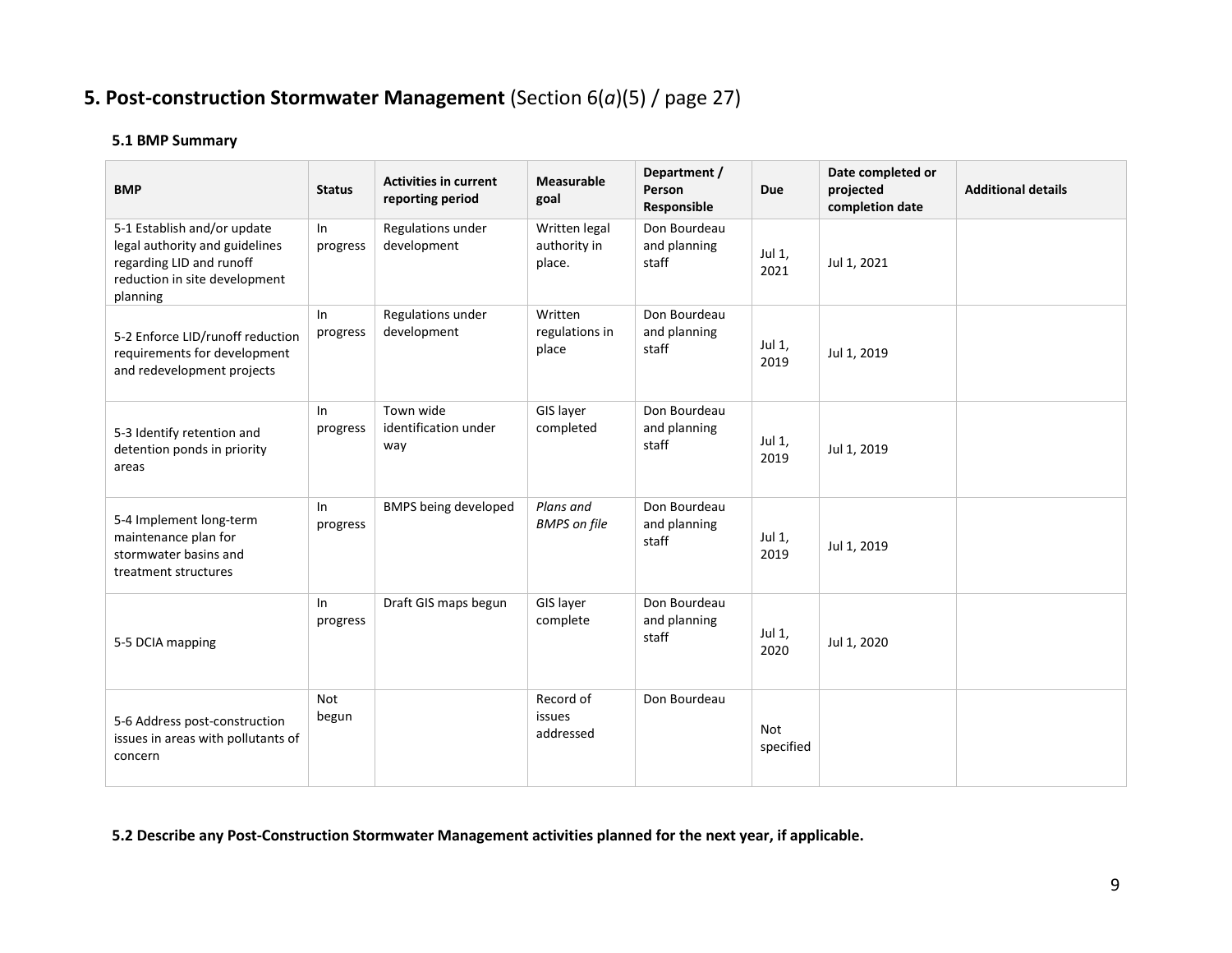CLA Engineers to create GIS layer of stormwater basins and ponds

## **5.3 Post-Construction Stormwater Management reporting metrics**

| <b>Metrics</b>                                            |                                        |
|-----------------------------------------------------------|----------------------------------------|
| Baseline (2012) Directly Connected Impervious Area (DCIA) | (To be determined) acres               |
| DCIA disconnected (redevelopment plus retrofits)          | 0 acres this year / acres total        |
| Retrofits completed                                       | 1                                      |
| DCIA disconnected                                         | (TDB) % this year / % total since 2012 |
| Estimated cost of retrofits                               |                                        |
| Detention or retention ponds identified                   | $(TBD)$ # this year /# total           |

## **5.4 Briefly describe the method to be used to determine baseline DCIA.**

The DCIA watershed values given on the NEMO MS4 website are currently being used and will be refined by CLA Engineers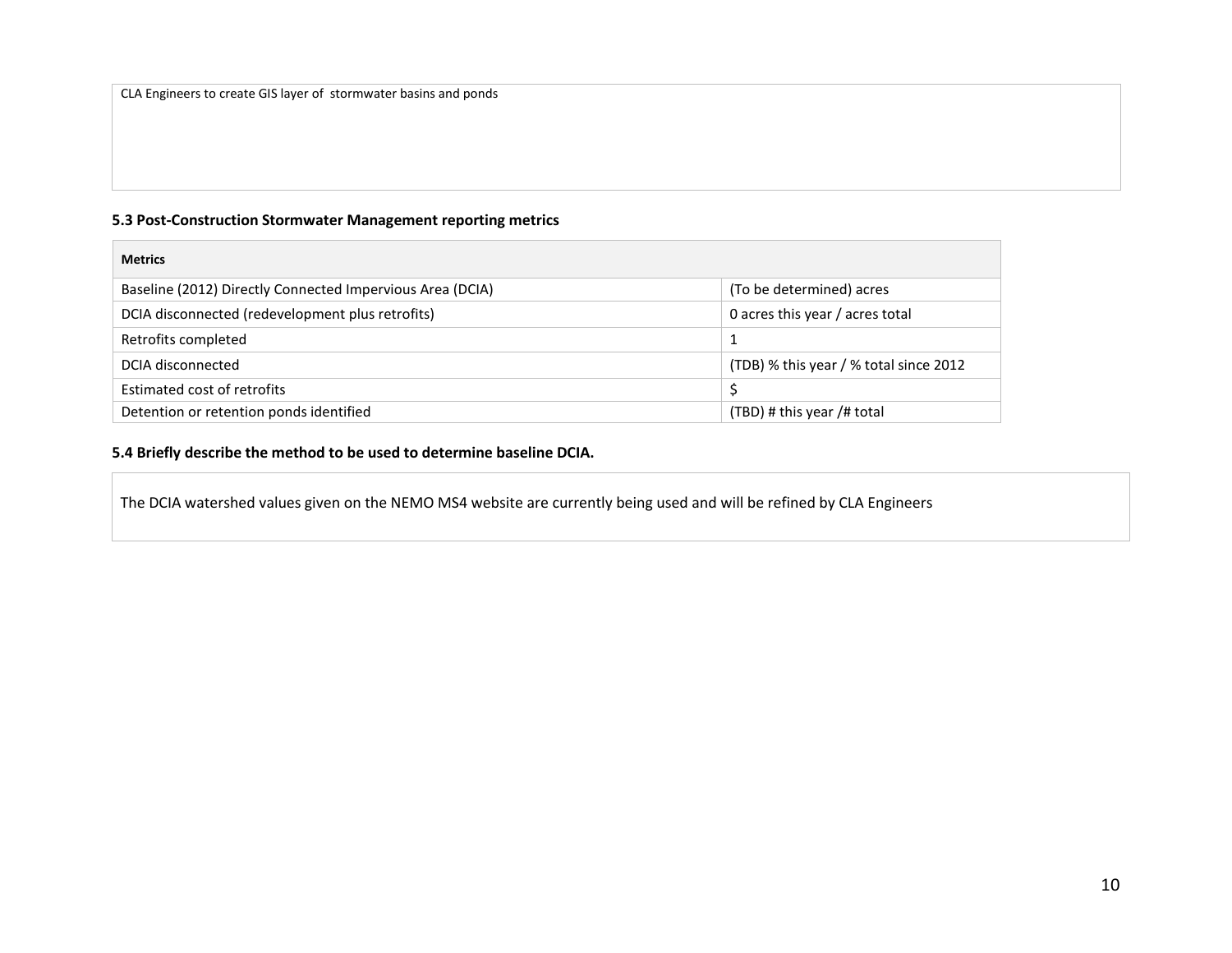# **6. Pollution Prevention/Good Housekeeping** (Section 6(*a*)(6) / page 31)

## **6.1 BMP Summary**

| <b>BMP</b>                                                                               | <b>Status</b>      | <b>Activities in current</b><br>reporting period        | <b>Measurable</b><br>goal     | Department /<br>Person<br>Responsible | <b>Due</b>              | Date completed or<br>projected<br>completion date | <b>Additional details</b> |
|------------------------------------------------------------------------------------------|--------------------|---------------------------------------------------------|-------------------------------|---------------------------------------|-------------------------|---------------------------------------------------|---------------------------|
| 6-1 Develop/implement formal<br>employee training program                                | Done               | <b>CLA Engineers</b><br>developing                      | Yearly training<br>for staff  | Don Bourdeau                          | Jul 1,<br>2017          | Ongoing                                           |                           |
| 6-2 Implement MS4 property<br>and operations maintenance                                 | In process         | <b>Execute Existing</b><br>SWPPS for town<br>properties | Document<br>execution         | Don Bourdeau                          | Jul 1,<br>2018          | Ongoing                                           |                           |
| 6-3 Implement coordination<br>with interconnected MS4s                                   | None<br>identified | Continue to work to<br>identify                         | Document to<br>file as needed | Don Bourdeau                          | Not<br>specified        | Ongoing                                           |                           |
| 6-4 Develop/implement<br>program to control other<br>sources of pollutants to the<br>MS4 | Not begun          |                                                         |                               | Don Bourdeau                          | <b>Not</b><br>specified | Ongoing                                           |                           |
| 6-5 Evaluate additional<br>measures for discharges to<br>impaired waters*                | Not begun          |                                                         |                               | Don Bourdeau                          | Not<br>specified        | Ongoing                                           |                           |
| 6-6 Track projects that<br>disconnect DCIA                                               | Not begun          |                                                         |                               | Don Bourdeau                          | Jul 1,<br>2017          | Ongoing                                           |                           |
| 6-7 Implement infrastructure<br>repair/rehab program                                     | Not begun          |                                                         |                               | Don Bourdeau                          | Jul 1,<br>2021          | Jul 1, 2021                                       |                           |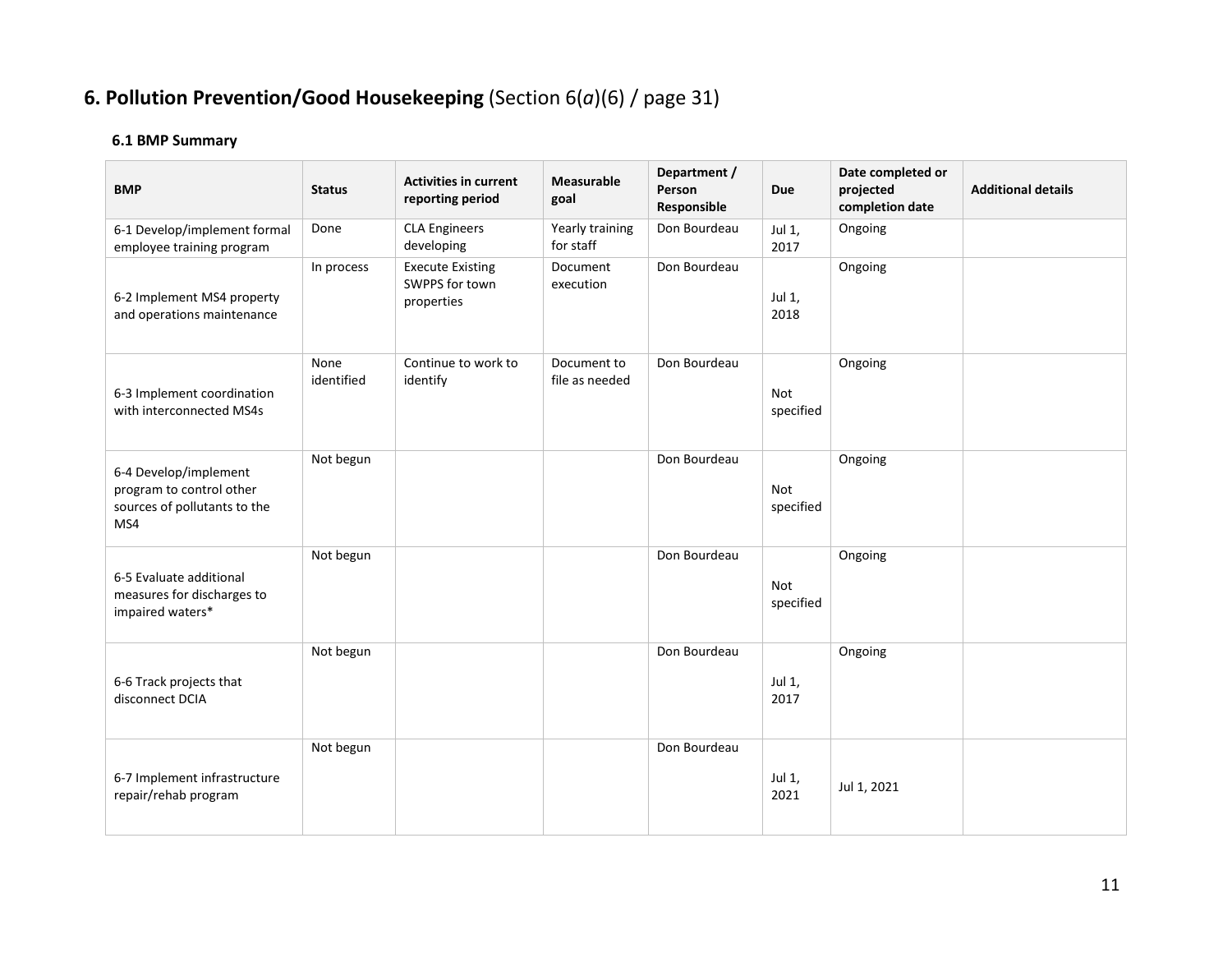| 6-8 Develop/implement plan to<br>identify/prioritize retrofit<br>projects | Not begun   |                                                              |                        | Don Bourdeau | Jul 1,<br>2020 | Jul 1, 2020 |  |
|---------------------------------------------------------------------------|-------------|--------------------------------------------------------------|------------------------|--------------|----------------|-------------|--|
| 6-9 Implement retrofit projects<br>to disconnect 2% of DCIA               | Not begun   |                                                              |                        | Don Bourdeau | Jul 1,<br>2022 | Jul 1, 2022 |  |
| 6-10 Develop/implement street<br>sweeping program                         | Done        | Annual sweeping                                              | Document to<br>file    | Don Bourdeau | Jul 1,<br>2017 | Jul 1, 2017 |  |
| 6-11 Develop/implement catch<br>basin cleaning program                    | In progress | Cleaned 33% of basins,<br><b>GPS</b> location and<br>volumes | GIS layer<br>developed | Don Bourdeau | Jul 1,<br>2020 | Jul 1, 2020 |  |
| 6-12 Develop/implement snow<br>management practices                       | In progress |                                                              |                        | Don Bourdeau | Jul 1,<br>2018 | Jul 1, 2018 |  |

**6.2 Describe any Pollution Prevention/Good Housekeeping activities planned for the next year, if applicable.**

**Ongoing street sweeping and catch basin clean out and location. DPW staff will be trained and SWPPS followed at town sites.**

## **6.3 Pollution Prevention/ Good Housekeeping reporting metrics**

**Metrics** Employee training provided for key staff To begin 2018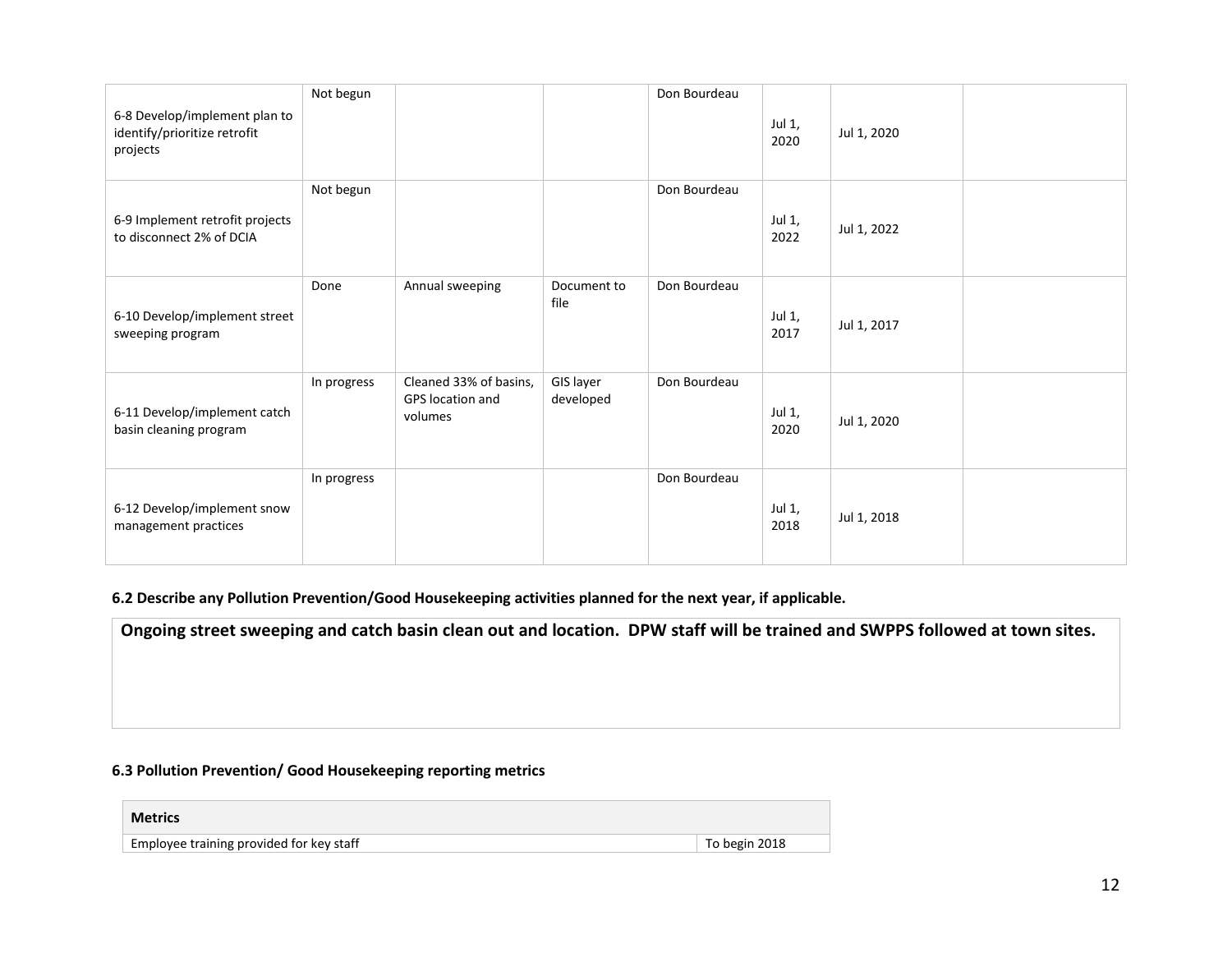| <b>Street sweeping</b>                                                                                 |                    |  |  |
|--------------------------------------------------------------------------------------------------------|--------------------|--|--|
|                                                                                                        |                    |  |  |
| Curb miles swept                                                                                       | miles              |  |  |
| Volume (or mass) of material collected                                                                 | <b>lbs or tons</b> |  |  |
| Catch basin cleaning                                                                                   |                    |  |  |
| Total catch basins in priority areas                                                                   | 300 (est)          |  |  |
| Total catch basins in MS4                                                                              | 1400 (est)         |  |  |
| Catch basins inspected                                                                                 | 40                 |  |  |
| Catch basins cleaned                                                                                   | 1400 (Est)         |  |  |
| Volume (or mass) of material removed from all catch basins                                             | <b>lbs or tons</b> |  |  |
| Volume removed from catch basins to impaired waters (if known)                                         | <b>lbs or tons</b> |  |  |
| Snow management                                                                                        |                    |  |  |
| Type(s) of deicing material used                                                                       |                    |  |  |
| Total amount of each deicing material applied                                                          | <b>lbs or tons</b> |  |  |
| Type(s) of deicing equipment used                                                                      |                    |  |  |
| Lane-miles treated                                                                                     | miles              |  |  |
| Snow disposal location                                                                                 |                    |  |  |
| Staff training provided on application methods & equipment                                             | $(y/n) /$ dates(s) |  |  |
| Municipal turf management program actions (for permittee properties in basins with N/P<br>impairments) |                    |  |  |
| Reduction in application of fertilizers (since start of permit)                                        | <b>NA</b>          |  |  |
| Reduction in turf area (since start of permit)                                                         | <b>NA</b>          |  |  |
| Lands with high potential to contribute bacteria (dog parks, parks with open water, & sites with       |                    |  |  |
| failing septic systems)                                                                                |                    |  |  |
| Cost of mitigation actions/retrofits                                                                   | <b>NA</b>          |  |  |

#### **6.4 Catch basin cleaning program**

**Briefly describe the method used to optimize your catch basin inspection and cleaning schedule. [Complete this section for the 2017 Annual Report only]**

**In 2018 approximately XX % of the town's catch basins were measured for sediment accumulation, cleaned and inspected. This information was used to construct a GIS layer. Over the course of three years the GIS layer will be used to refine the program.**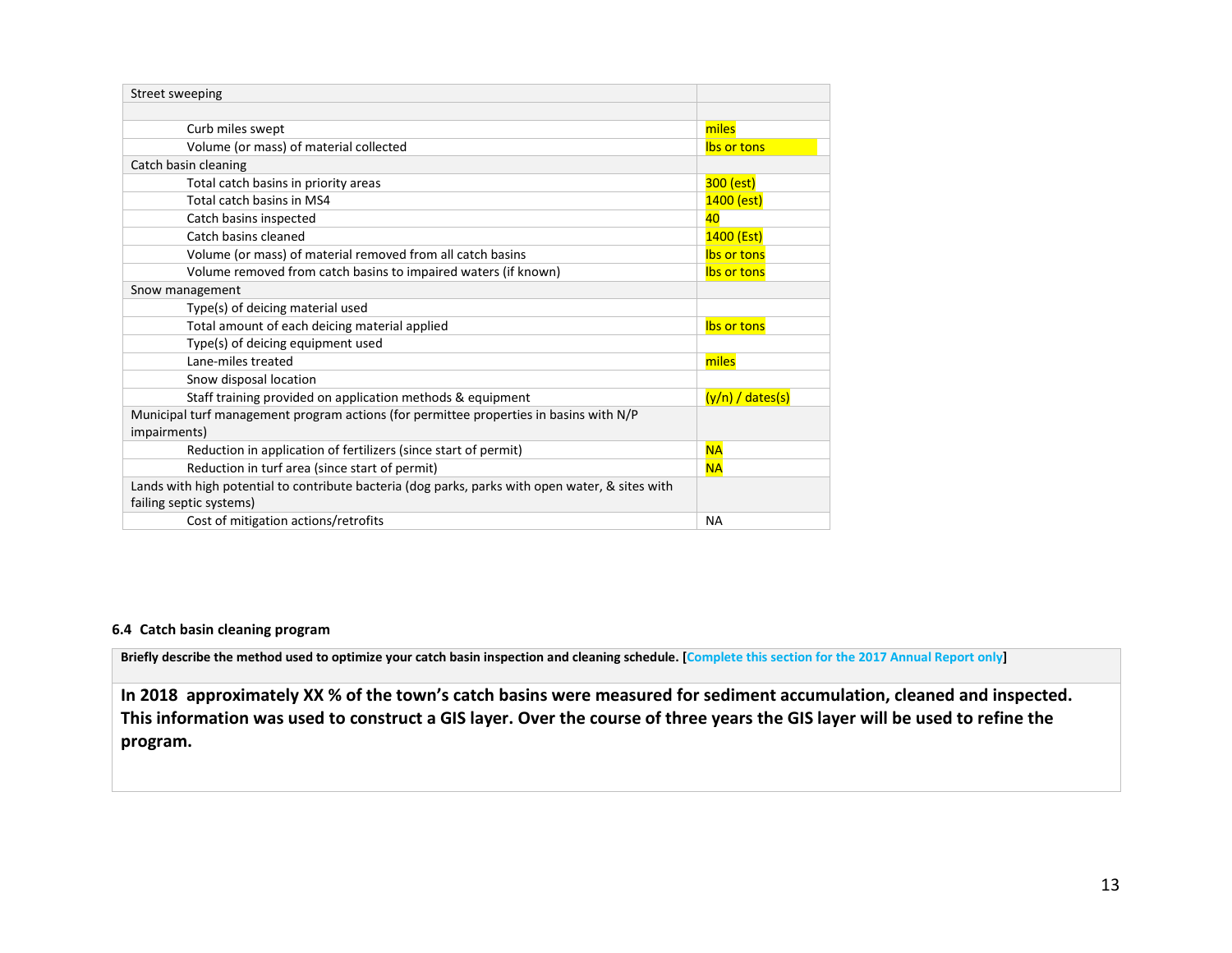#### **6.5 Retrofit program**

**Briefly describe the Retrofit Program identification and prioritization process, the projects selected for implementation, the rationale for the selection of those projects and the total DCIA to be disconnected upon completion of each project. [Provide information if available in 2017 report. Section to be completed for the 2019 Annual Report.]**

**Not yet available.**

**Describe plans for continuing the Retrofit program and how to achieve a goal of 1% DCIA disconnection in future years. [Provide information if available in 2017 report. Section to be completed for the 2019 Annual Report.]**

**Not yet available.**

**Describe plans for continuing the Retrofit program beyond this permit term with the goal to disconnect 1% DCIA annually over the next 5 years. [Provide information if available in 2017 report. Section to be completed for the 2019 Annual Report.]**

**Not yet available.**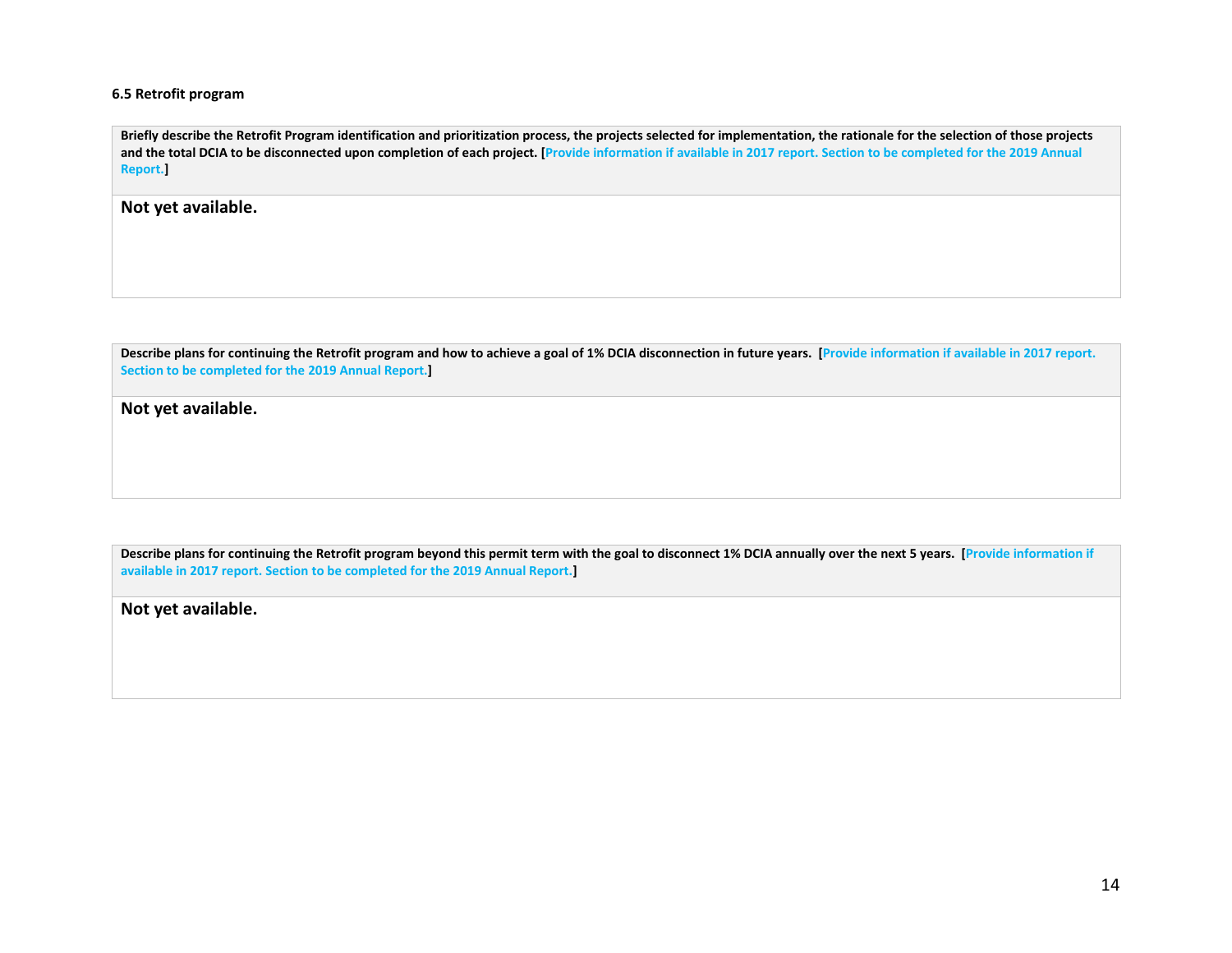**Part II: Impaired waters investigation and monitoring [This section required beginning with 2018 Annual Report] (Not yet available)**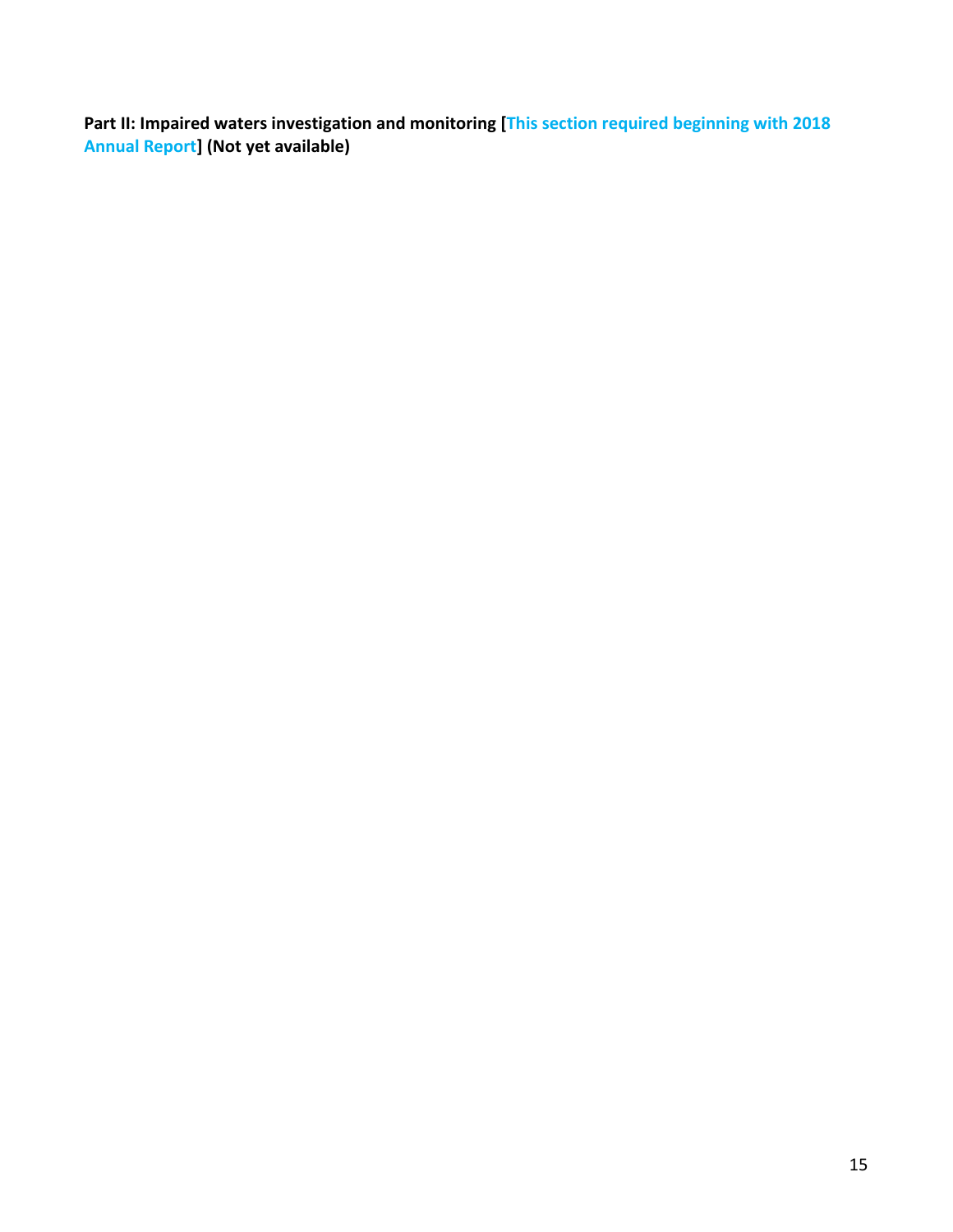**Part III: Additional IDDE Program Data [This section will be provided beginning with 2018 Annual Report] (Not yet available)**